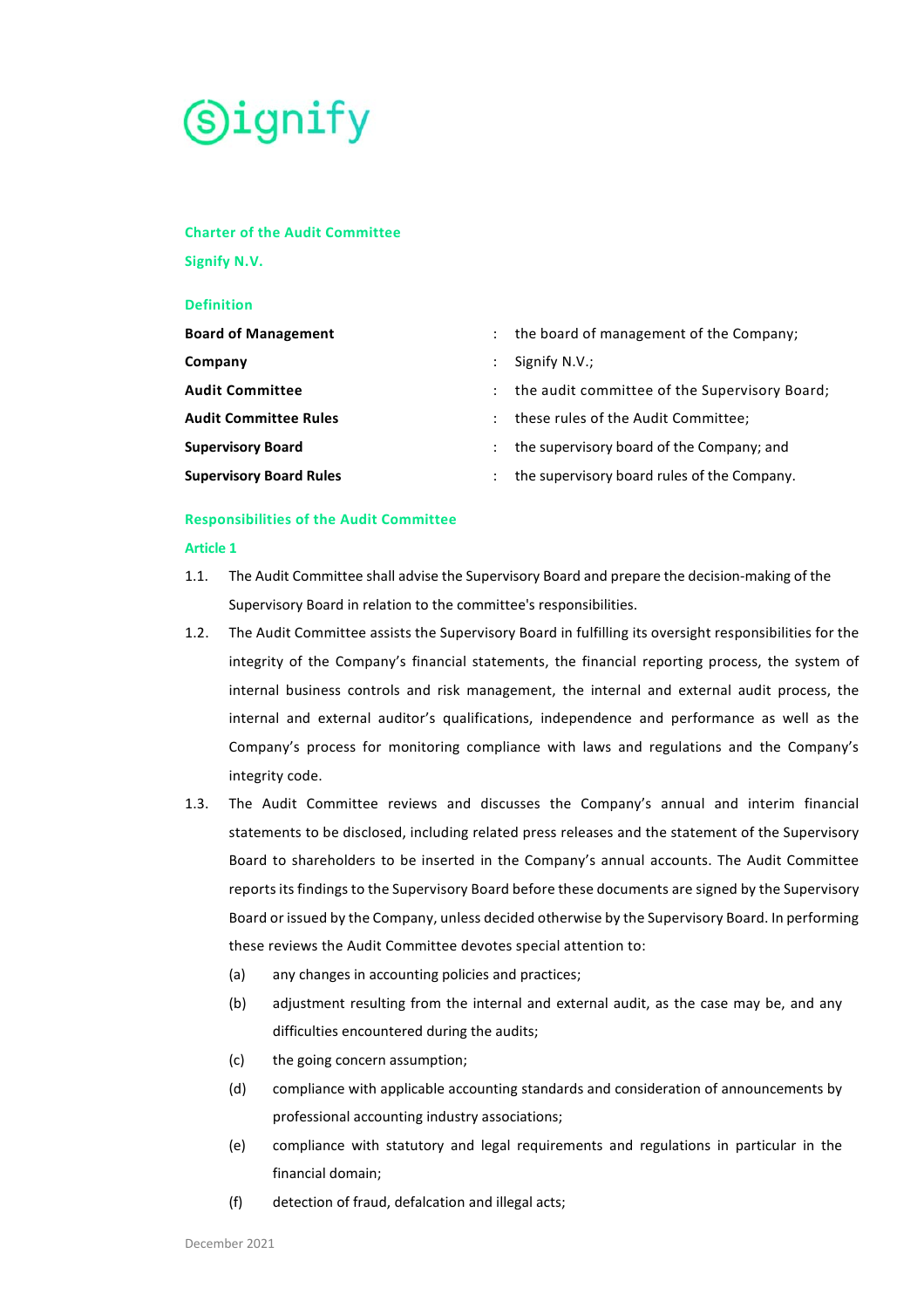- (g) significant financial exposures in the area of treasury (such as currency risks, interest rate risks, derivatives and any other hedging strategies);
- (h) significant judgmental areas;
- (i) complex or unusual transactions, including important M&A transactions, and "off balance sheet" arrangements;
- (j) significant deviations between actual performance and planned performance;
- (k) the overall quality of the earnings;
- (l) alternative accounting policies and treatments discussed with the external auditor;
- (m) significant changes in financial statement presentation;
- (n) development of relevant financial ratios, changes in the Company's ratings;
- (o) reports of rating agencies;
- (p) significant operational risks;
- (q) the Company's policy on tax planning;
- (r) the applications of information and communication technology; and
- (s) compliance with recommendations and observations of internal and external auditors.
- 1.4. The Audit Committee reviews and discusses non-financial information to be provided in the management commentary before release and considers the accuracy and completeness of the information.
- 1.5. The Audit Committee discusses, as appropriate, (i) analyses prepared by the Board of Management and the external auditor setting forth significant annual financial reporting issues and judgements made in connection with the preparation of the financial statements and (ii) financial information and earnings guidance provided to analysts and rating agencies.
- 1.6. The Audit Committee reviews all matters required to be communicated to the Supervisory Board and the Board of Management by the external auditor under generally accepted auditing standards.
- 1.7. With regard to the internal audit, the Audit Committee:
	- (a) reviews at least annually the internal audit charter, audit plan including its scope and materiality as well as its coverage in relation to the scope of the external audit, staffing, independence and organizational structure of the internal audit function.
	- (b) reviews and approves any significant subsequent changes in the audit plan;
	- (c) reviews any proposals regarding the appointment, replacement or dismissal of the head of internal audit and provides its recommendations thereon to the Supervisory Board;
	- (d) reviews at least annually the effectiveness of the internal audit function; and
	- (e) discusses with the head of internal audit his/her year-end report and report on internal control and advises the Supervisory Board thereon.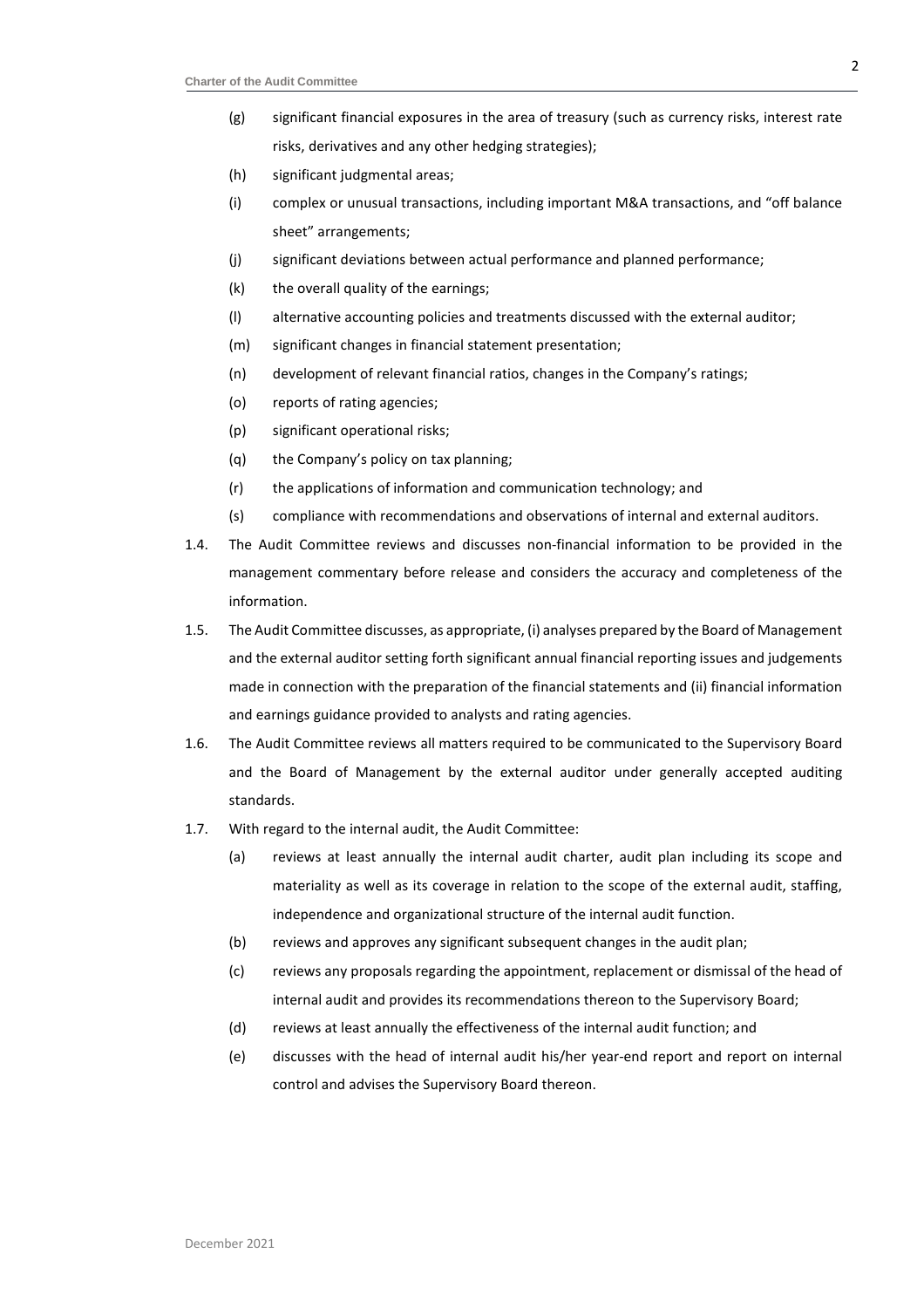- 1.8. With regard to the external audit and in preparation of final resolutions to be adopted by the Supervisory Board, the Audit Committee:
	- (a) reviews the external auditors' proposed audit scope, approach and fees, including the coordination efforts with internal audit;
	- (b) formally evaluates at least annually the external auditor's independence, documents its position on this matter and addresses any changes to the Company´s policy on auditor independence or situation as needed. The Audit Committee will annually obtain and review a report from the external auditor confirming its independence in writing. This confirmation should be duly substantiated and cover all aspects concerning independence, including a description of the firm's internal quality-control procedures, related review procedures/findings and conflicts with the Company´s policy on auditor independence, if any;
	- (c) assesses the functioning of, and developments in the relationship with the external auditor and reports annually to the Supervisory Board;
	- (d) advises every three years the Supervisory Board on:
		- (i) the appointment or reappointment of the external auditor; and
		- (ii) the rotation of the members of the audit engagement team, within the form of the external auditor;
	- (d) approves non-audit services provided by the external auditor in conformity with the Company´s policy on auditor independence;
	- (e) approves changes on the Company´s policy on auditor independence;
	- (f) discusses with the external auditor his/her year-end report and report on internal control and advises the Supervisory Board based on this discussion;
	- (g) takes all other actions with respect to the Company's relationship with its external auditor that may be required by applicable law or listing rules; and
	- (h) acts as the primary point of contact for the external auditor, in the event the external auditor finds any irregularities in the financial reporting by the Company.
- 1.9. The Audit Committee periodically discusses the Company's policy on business control, the Company's integrity code including their deployment, and the Company's major risk areas.
- 1.10. The Audit Committee will periodically review the effectiveness of the system for monitoring compliance with the Company's integrity code and the results of the Board of Management's investigation and follow-up (including disciplinary action of any instances of noncompliance). The Audit Committee will obtain regular updates from the CEO and CFO of the Company, the chair of the corporate review committee on the Company's integrity code, the external auditor and the head of internal audit and the chief legal officer regarding compliance matters and the effectiveness of the compliance programs.
- 1.11. The Audit Committee is responsible for establishing procedures for the receipt, retention and treatment of complaints received by the Company regarding accounting, internal accounting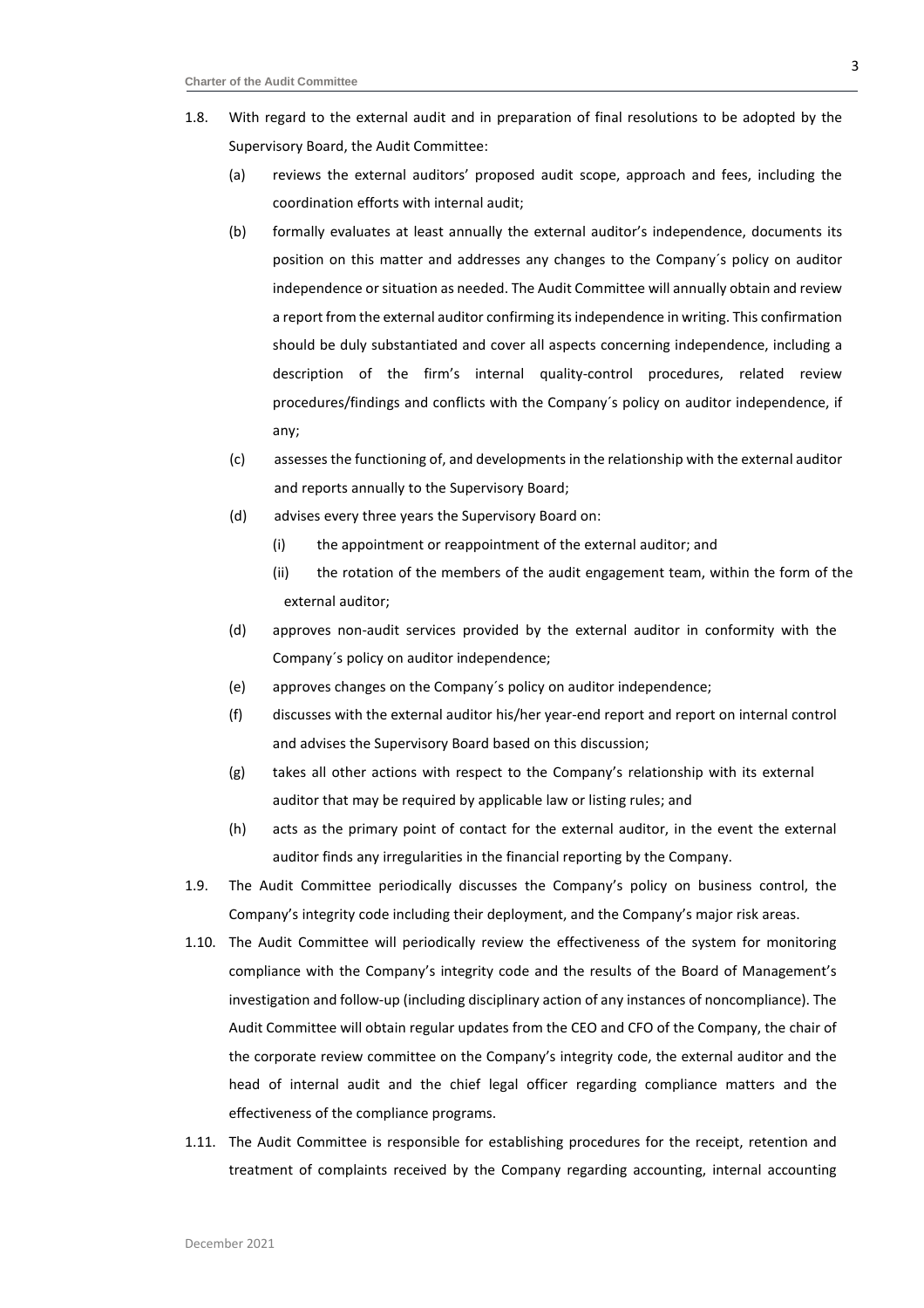controls or auditing matters and the confidential, anonymous submission by employees of the Company's group of concerns regarding questionable accounting or auditing matters.

- 1.12. The Audit Committee, when preparing the decision making by the Supervisory Board, will provide all information and documents reasonably required by the Supervisory Board to fulfil its oversight responsibilities as referred to in article 1.2, or as otherwise requested by the Supervisory Board.
- 1.13. The Audit Committee shall prepare a report of its deliberations and findings and send this report to this Supervisory Board.

## **Composition of the Audit Committee**

#### **Article 2**

- 2.1. The Audit Committee consists of members of the Supervisory Board with a minimum of three. The members of the Audit Committee, its chair and secretary shall be appointed by the Supervisory Board. The chair of the Audit Committee must have accounting or related financial agreement expertise. The Audit Committee as a whole must have competence relevant to the sector in which the Company operates. The secretary does not need to be a member of the Supervisory Board.
- 2.2. The chair is primarily responsible for the proper functioning of the Audit Committee. He/she shall act as the spokesperson of the Audit Committee and shall be the main contact for the Supervisory Board.
- 2.3. Rules regarding the independence of members of the Audit Committee must be complied with, unless they apply on a comply or explain basis and the non-compliance is explained.
- 2.4. Without prejudice to other relevant requirements, the following requirements must be observed in composing the Audit Committee:
	- (a) at least one of its members must have relevant expertise in financial administration and accounting for listed companies or other large companies;
	- (b) all of its members including the chair of the Audit Committee must be independent within the meaning of article 9.4 of the Supervisory Board Rules, with the exception of no more than one member; not being the chair of the Audit Committee; and
	- (c) the chair of the Supervisory Board or any of the Company's (former) members of the Board of Management may not (simultaneously) be chair of the Audit Committee.
- 2.5. If a member of the Audit Committee is or becomes aware of any circumstance which may reasonably impair or affect his/her independence or the perception of his/her independence, that member will inform the Audit Committee promptly. The Audit Committee will then consult with the Supervisory Board to determine whether there is sufficient cause for that member to resign from, or terminate his/her membership of the Audit Committee.
- 2.6. In absence or inability of the chair, the members of the Audit Committee may appoint another member from their midst to act as the chair.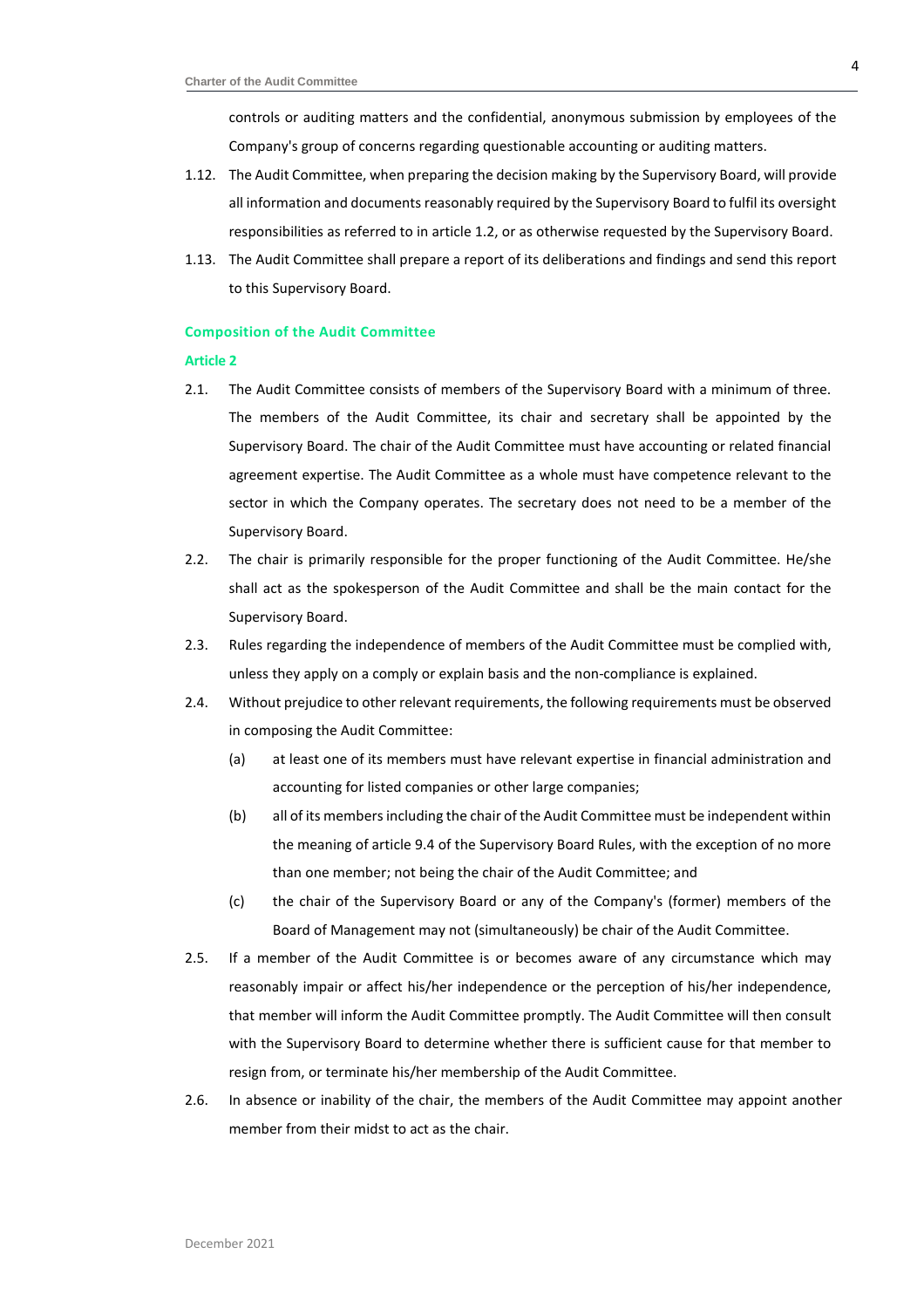# **Meetings**

#### **Article 3**

- 3.1. The Audit Committee must meet at least before the publication of the annual results. Other meetings may be called by the chair of the Audit Committee or the members of the Board of Management of the Company if necessary. The external auditor may, under special circumstances, request holding a special meeting with the Audit Committee to be held.
- 3.2. The Company's CFO, the head of internal audit, the external auditor and the Company's CEO will attend the meetings of the Audit Committee, unless the Audit Committee on an ad hoc basis decides otherwise. The Audit Committee and/or its chair may request officers, external advisors of the Company's group or other parties to be present at a meeting of the Audit Committee.
- 3.3. Meetings of the Audit Committee are chaired by the chair and in his/her absence by another member of the Audit Committee.
- 3.4. If a member of the Audit Committee is frequently absent during meetings of the Audit Committee, the chair of the Audit Committee will discuss this with that member. If the chair of the Audit Committee is frequently absent during meetings, another member of the Audit Committee will discuss this with the chair.
- 3.5. The minutes of the meeting are prepared by the secretary of the Audit Committee or any other person designated by the chair of the Audit Committee. The minutes will be adopted either in a following meeting of the Audit Committee or by signing by the chair and the secretary or deputy secretary of the relevant meeting.
- 3.6. The Audit Committee shall provide the Supervisory Board with a report of its deliberations and findings.

# **Resolutions of the Audit Committee**

# **Article 4**

- 4.1. The provisions of the Supervisory Board Rules regarding the adoption of resolutions by the Supervisory Board apply mutatis mutandis to the adoption of resolutions by the Audit Committee.
- 4.2. In deviation of article 4.1, if no resolution can be adopted by the Audit Committee as a consequence of a Conflict of Interest (as defined in the Supervisory Board Rules) of all members of the Audit Committee, the relevant resolution will be referred to the Supervisory Board.

#### **Status and contents of the Audit Committee Rules**

#### **Article 5**

- 5.1. The Audit Committee Rules have been adopted by the Supervisory Board pursuant to article 4.3 of the Supervisory Board Rules.
- 5.2. The Audit Committee Rules are complementary to the rules and regulations (from time to time) applicable to the members of the Supervisory Board under Dutch law, the articles of association of the Company and the Supervisory Board Rules. If and to the extent the Audit Committee Rules